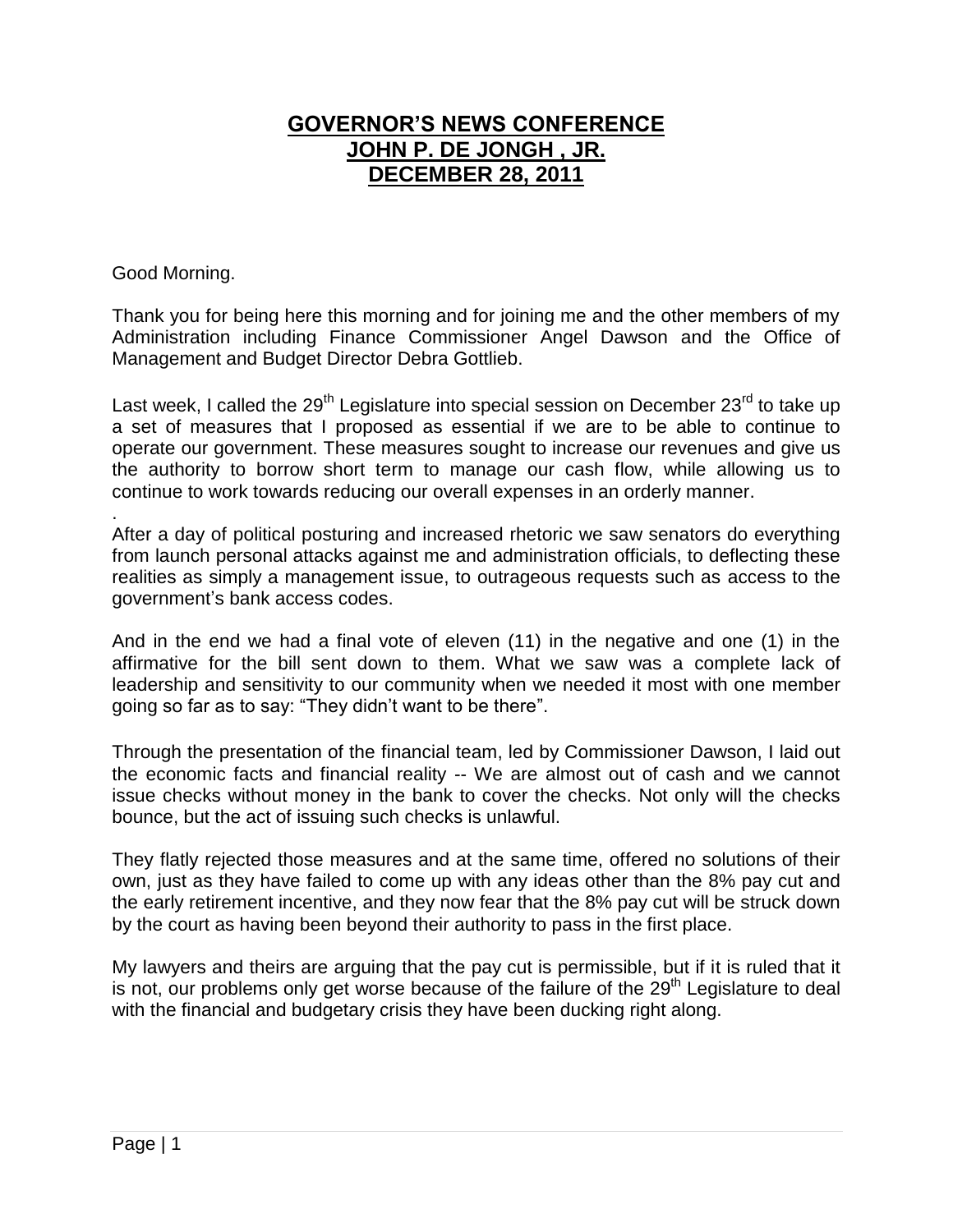But make no mistake, what senators decided last Friday when they took the positions that they took and when they voted as they did was quite simple and understood by them and by all who listened to the proceedings. What they did was decide that the dismissal of government workers was the best solution.

By declining to proceed with a reasonable set of actions, they have left us no choice but to take some steps that I have worked hard to avoid over the last three years – which is discontinue certain programs and dismiss government workers. They have said, "Governor: "You do it; we don't want to have to be any more visible than this, we will do all we can to blame you."

Over the last three years we have borrowed the necessary monies to avoid what we are now being forced to do, and were criticized for taking this approach; we executed agreements to assure a new and larger revenue stream and we were vilified for giving up too much, when in fact we were receiving nothing before. We have cut operating expenditures, limited our hiring, we have raised revenues, and we continue to nurture existing projects, while ensuring some stability to operations and employment.

The December 23<sup>rd</sup> decision will have a real impact on families, on children, on caregivers, and our community and their ability to meet their daily needs. It will also have far reaching impacts on the private sector that depends on the demand created by public employees for the goods and services provided by private firms. I disagree on this course being the best for our community, but I have no choice but to implement the collective will of the Senators.

To that end I have taken the following actions:

- On Tuesday, I requested that the Director of Personnel, Kenneth Hermon, complete the preparation of the lists of those employees of the government whose tasks and functions have been deemed by the heads of the departments or agencies where they serve not to be essential;
- Today, OMB Director Gottlieb issued letters to the executive branch departments and agencies noting the amount of reductions required. These agencies also include: Waste Management Authority, University of Virgin Islands, Housing Finance Authority, Economic Development Authority, Boards of Education and Board of Elections, WTJX-TV, and the Roy Schneider and Governor Juan F. Luis Hospitals;
- On December 30<sup>th</sup> letters will be delivered to 143 temporary, per diem, and part time employees who will be informed of their dismissal, with the  $30<sup>th</sup>$  their last day on the job, but they will placed on administrative leave so they can be paid for two weeks;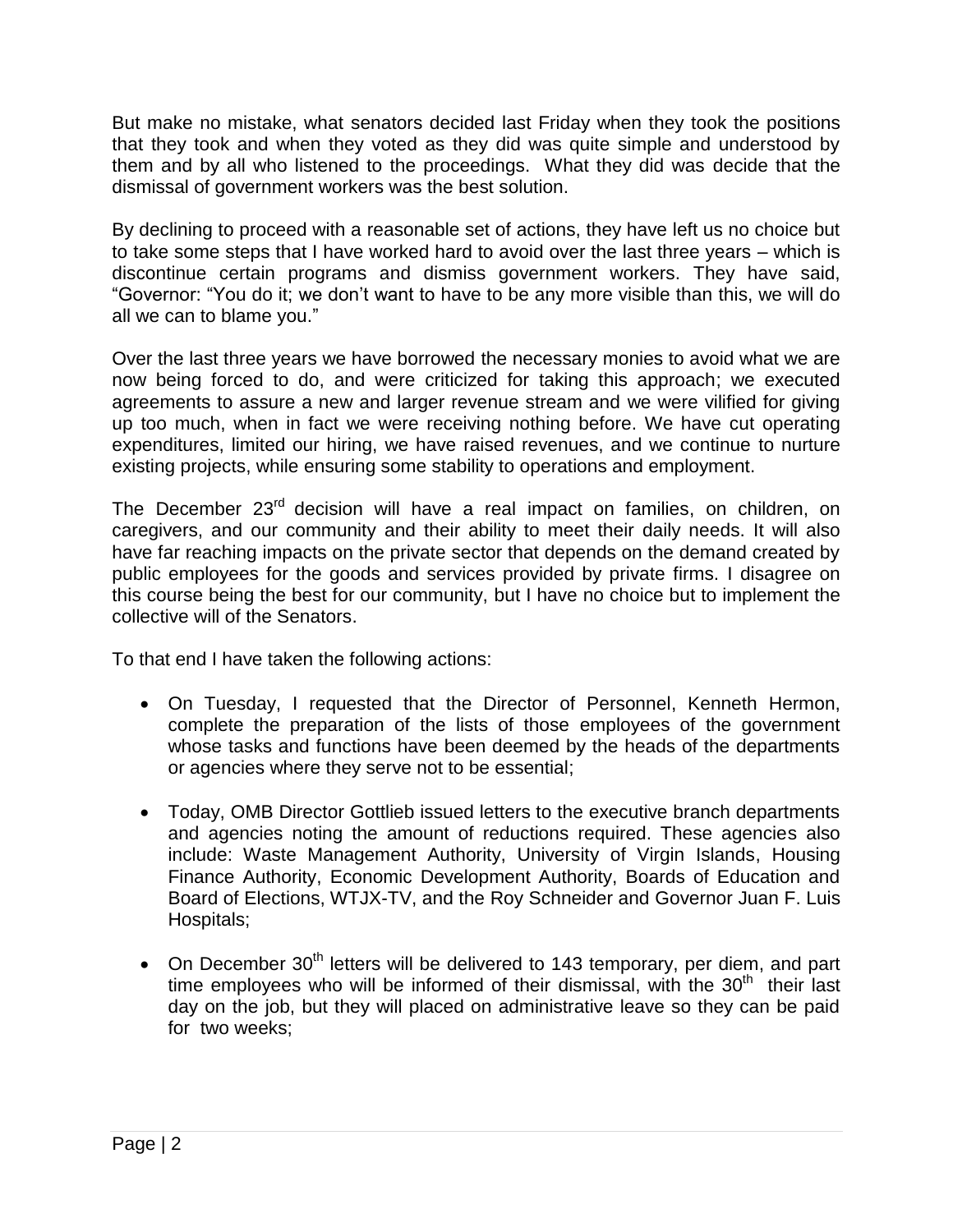• On January  $5<sup>th</sup>$ , an additional 350 employee dismissal letters will be sent out informing those employees of their termination.

I have been very clear that this is not the course of action that I wished to pursue, and my actions over the years have reflected this, but I have also been just as clear that the lack of action by the  $29<sup>th</sup>$  Legislature requires these steps. We have no other choice given to us at this point. And all should understand that these are but the initial steps. Further actions, including additional dismissals, will be required, and the combined impact will be dramatic.

I am sure there will be those who will now rush out to the talk show microphones and issue press releases to cry foul and look to cast blame on me and while they may think this is productive, I know it not to be as I provided them with options and outlined the consequences of no action on their part. They will claim that I rushed to judgment. That I could have waited, but we were very clear that by the end of January we would have depleted our cash resources, and therefore in the absence of their action we had to make adjustments. We are past the point of political games just as we are past the point of half measures when it comes to our required actions.

What my members of the financial team presented last Friday it was not new, but it was consistent. We have spoken countless times about the state of our territory's finances as well about the steps needed to be taken in order to continue to lead us through these times. And we have outlined the current cash issue in the context of other financial issues well-known by them and the community – the pension system's unfunded liability, the incremental costs of waste disposal and healthcare reform and the solvency of the workmen's compensation program.

Given the fact that our latest set of our proposals were summarily rejected by the  $29<sup>th</sup>$ Legislature and they have offered none of their own makes a difficult choice the only choice now. We must continue to function as a government but we must also continue to function within our means.

The dismissal actions I have laid out here today have officially gone into effect and mark our initial steps.

While I will continue to look to work together with any, and all, who wish to come to the table with real solutions for our territory, the time for talk and half measures is over.

And frankly it is time for a little truth telling and a lot less posturing and repetition of what is both wrong but known to be wrong.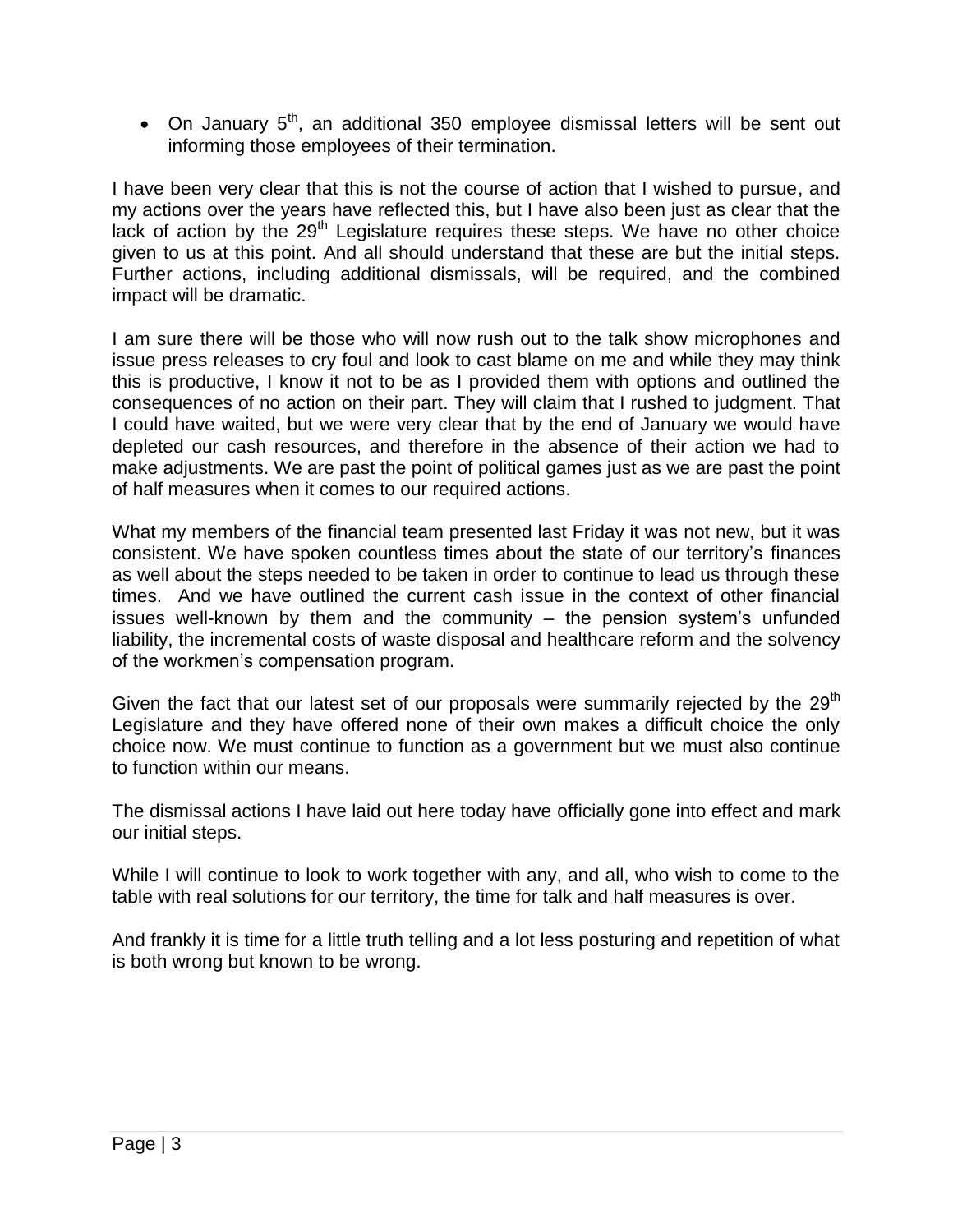Last Friday, Senator Neville James actually had the audacity to ask the members of the Financial Team when we would start seeing some money from Diageo. This from a Senator who has shown absolutely zero support and also consistently voted against our historic agreement with the largest liquor company in the world whose promise to build what now stands on St Croix as the most modern and environmentally sound rum distillery in the world was the sole basis of the borrowing that has provided the cash to pay said Senator's biweekly pay check – and every other government employee - these past many months.

It is also time for Senator O'Reilly to stop accusing my financial team of nefarious behavior just because she cannot comprehend that if one takes a number from an audited financial statement prepared on an accrual basis that number will be a different number than the interim cash number shown on a cash basis financial statement. There is something deeply troubling about those who see everything as some dark conspiracy designed somewhere for the sole purpose of misleading them or their cohort simply because they do not understand the actual financial numbers behind the budgetary process.

And it is time for everyone in the Legislature to stop saying they don't have the financial data or information they need when they have access to all the reports needed to project and measure the financial condition of the government. I do not expect any of them to just go along with my scenario, but I would expect them to offer their suggestions and projections, however this type of interaction is sorely lacking, therefore they spend all their time either criticizing my financial team or finding fault while at the same time offering nothing from their perspective.

And just so there will be no mistake, everyone should know that the doctrine of separation of powers certainly does not extend to the Legislature being entitled to the access codes and pass words of the government's bank accounts. Not to mention that I find it hard to understand, in fact hard to even comprehend, how anyone could possibly explain providing such information -- and access to whatever cash the government has at any given time -- to an entity whose management discipline has been so clearly illustrated to be suspect and also shown to be in complete disarray in the recently published Inspector Generals' audit.

So, for Senator Millin-Young to talk about 'spin' when all the financial team was doing was trying to explain the financial situation, and that having bank access codes is not a determinant to whether our proposals have merit it is disheartening to say the least.

And it is time for Senate President Russell to not hold out the false hope that the Federal government will swoop in to save the day in order for us to make payroll in February. Senator Russell knows full well that I first called him on the Friday before calling the special session to take him up on his offer to arrange a meeting with all 15 senators and again on the following Monday asking for a meeting of all fifteen senators.